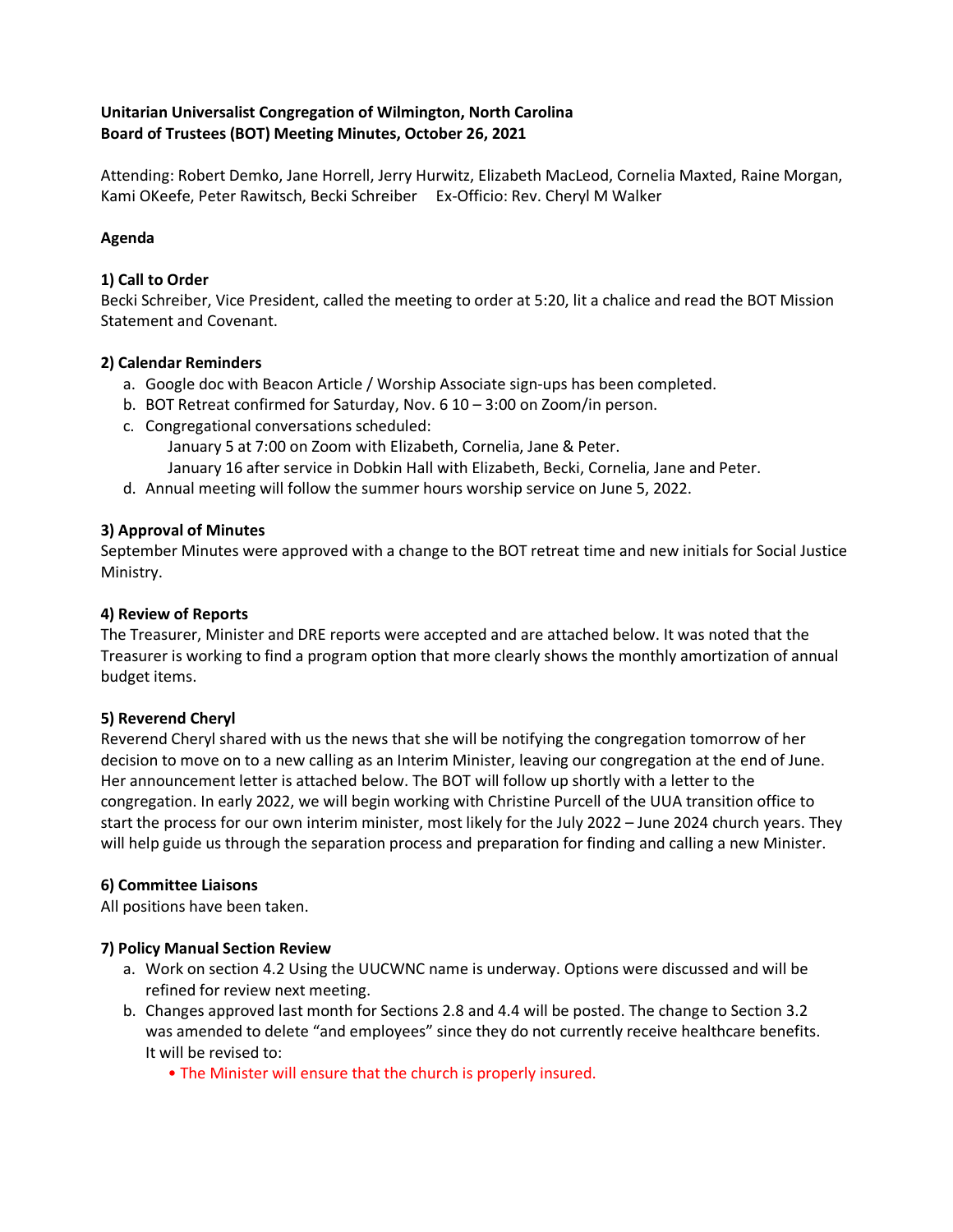c. Sections 3.1, 3.3 and 4.1 were reviewed and accepted as is. The following change to Section 3.3 was approved: "The Minister shall not fail to make a written monthly report…" will change to "The Minister shall make…"

#### **8) Building Planning Committee**

The Committee has begun to meet and will work towards meeting a new Vision Statement once that is available.

#### **9) Fundraising**

The committee has begun meeting to determine ways of achieving the \$10,000 target.

#### **10) General Discussion**

The 8<sup>th</sup> Principle and Vision process will be main topics for our upcoming retreat. Research of outside reference materials to help in this process is underway.

The meeting was adjourned at 7:15.

#### **Next BOT Meetings:**

Saturday, Nov. 6 10:00 – 3:00 BOT Retreat Tuesday, Nov 16 - Exec Com at 5:00 Tuesday, Nov 23 - BOT at 5:15 Note: In-person services are likely to resume Sunday, Nov. 14.

#### **Action Items/Deferred Topics**

- Determine schedule for a spring congregational conversation and a BOT-led worship service. (BOT and Rev. Cheryl)
- Determine Policy Guide section 2.1 Mission (Elizabeth and BOT)
- Determine Policy Guide section 2.2 Vision (Jane and BOT)
- Review tabled Policy Guide sections 2.3 Covenant, 2.5 Board Roles, 2.6 Board Limitations, 2.7 Fiduciary Responsibility, 4.2 Using the UUCWNC Name (Elizabeth and BOT)
- Expand "Congregation" section of the Policy Manual to more clearly define decision making processes and authority allocated to committees (Peter and BOT)
- Develop policy for communication processes between the BOT / Congregation / Minister (BOT and Minister)
- Review Bylaws/determine its position in our Policy Manual Monitoring schedule (Elizabeth and BOT)
- Completion of the Building Operations Manual (Minister)
- Develop plans for bringing the 8<sup>th</sup> principle to our congregation (Raine, SJM and BOT)
- Consider allocating budget from reserves or new donations for web development. (Elizabeth, Rev. C and BOT)
- Consider who and how to implement a review and salary management program for staff. (Rev C, Finance Team and BOT)
- Per Annual Congregational Meeting, request that Finance Team consider the congregational suggestion to pay towards health care insurance coverage for part-time staff (Cornelia, Finance Comm, and BOT)
- Consider including in future annual budgets the registration fee for 1+ BOT members to attend General Assembly (Becki and BOT)
- Add column to ICON spreadsheet showing annual budget allocation for each line item, if possible.

Submitted by Cornelia Maxted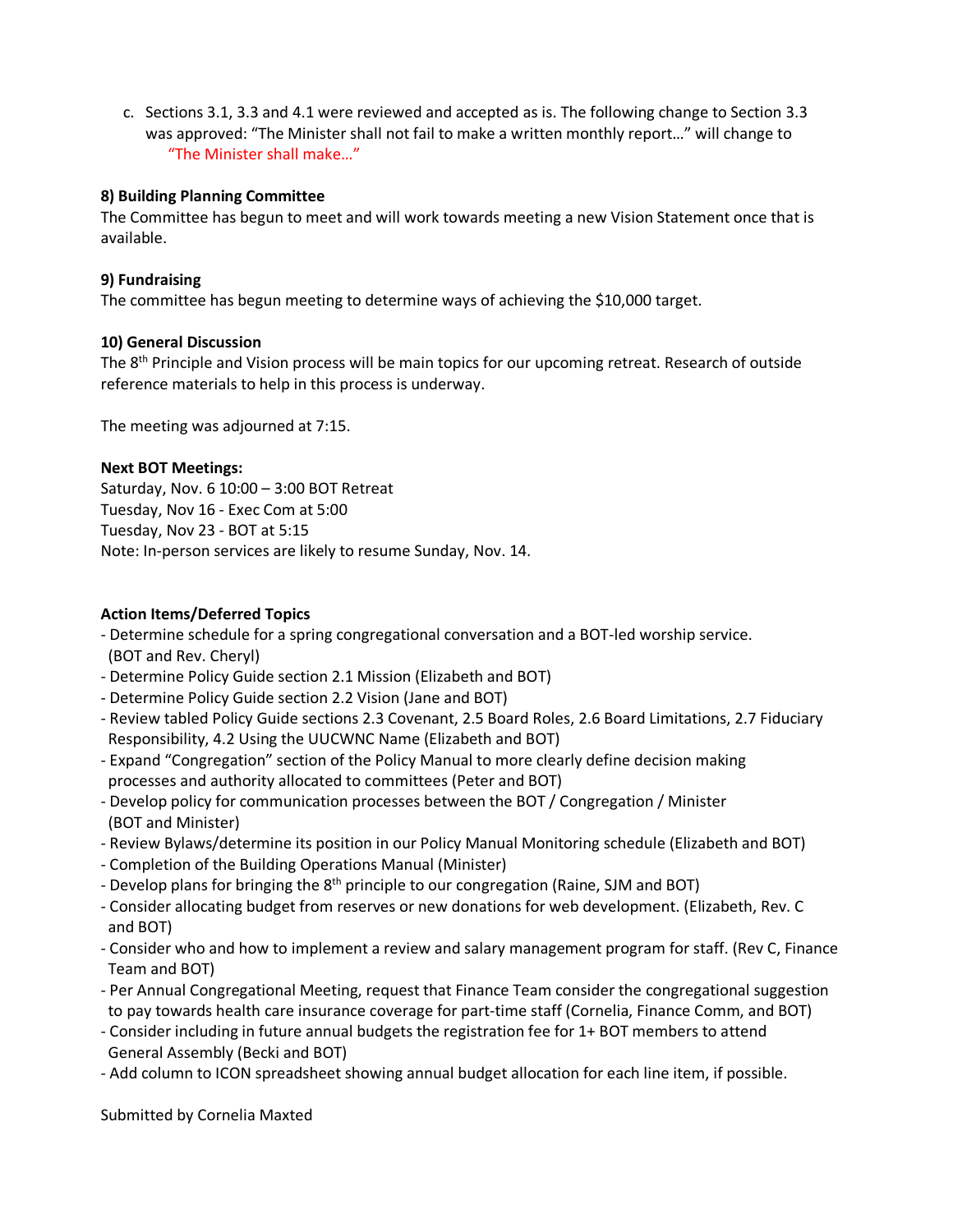# *Minister's Report Board Meeting 10/26/2021*

# **Administration**

• As of this writing, we are still on schedule to reopen on November 14, 2021. The reopening team will meet again before we reopen to ensure that we are prepared. The Worship team is scheduled for a dry run for the hybrid service on November  $4<sup>th</sup>$ , to make sure that we have the proper technology to be able to stream our services from the sanctuary while we are also gathering in the sanctuary.

The plan for reopening is to make the first service a hybrid service and the second service an in person only service.

I am in the process of hiring pianists and will start the process to hire a part time choir director, now that we know when we will open.

Of course, this is all dependent on the continued favorable numbers regarding the pandemic.

- The building and grounds are in good shape, but it meant that we had some extra expenditures (trees, locks) early in the year that might have been done later in the year. See the Treasurer's report for more details.
- I am working on finishing the Operations Manual and the Personnel manual, both of which are on the schedule for next month.
- I attended a Leadership Workshop sponsored by the UUA to fulfill my Continuing Education Unit requirements to maintain my Fellowship with the Unitarian Universalist Ministers Association.

# **Congregational Life**

- I am working with the Membership and Engagement Team to finalize the UUCWNC resource guide. Once the guide is complete, we will update the website to synchronize the information. We have added aliases for all the committees and groups.
- I also met with the MET about the annual Thanksgiving dinner. We will assess the desire of the community to meet in person (either in the church or outside) and make plans accordingly.
- The Committee For Ministry is in the process of collecting data of the evaluation of my ministry.
- The Operations Wellness Support team (OWS) will be taking on the responsibility for checking the accuracy of the website on a periodic basis. They will work in conjunction with the MET to coordinate their efforts. They will also make sure that the Homepage has upcoming events that are on the calendar. This will be very helpful as we don't always know what changes are happening in committees and we don't have the time to check the website for missing or incorrect data.
- Will meet with the Generous Life Team (GLT) to begin our work for the church year, under the new leadership of Deb File and Beth O'Connell.
- Leslie and I are planning a Welcome to UUCWNC session for November.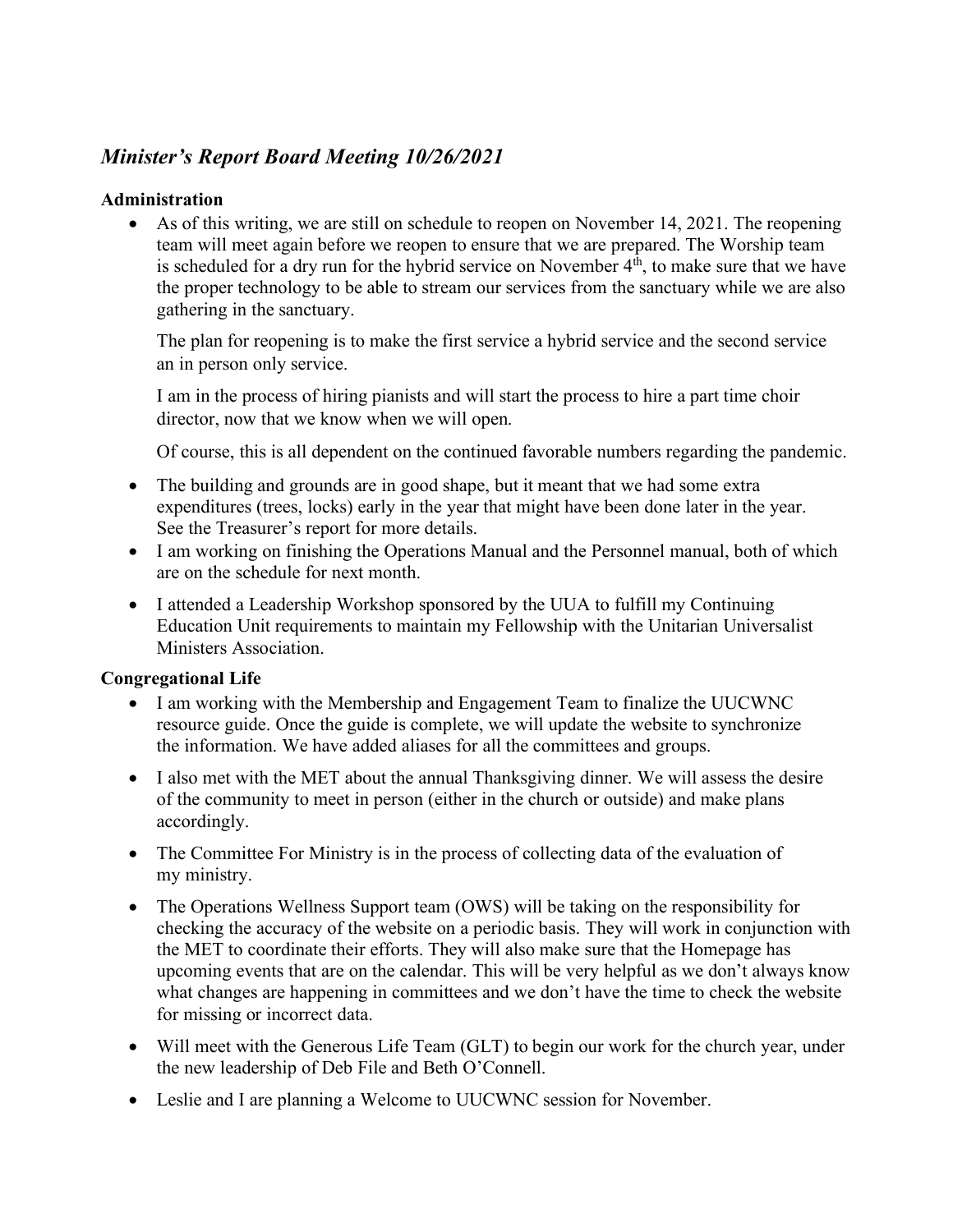# **Unitarian Universalism**

- Continued my work with the Article II Committee.
- Peter Rawitsch, Marla Barthen and I met with Rev. Lisa Garcia-Sampson, the director of the UUNC Justice Ministry to discuss our current programs and to renew our commitment to the UUNC Justice Ministry. This is already in our budget.
- Met with my study group online to discuss the book *Sum – 40 Tales of the Afterlife* by David Eagleman.

Respectfully submitted,

Rev. Cheryl M. Walker

# **Attendance for September:**

| <u>Date</u> | <b>Devices</b> |  |  |  |
|-------------|----------------|--|--|--|
| 09/05       | 82             |  |  |  |
| 09/12       | 79             |  |  |  |
| 09/19       | 84             |  |  |  |
| 09/26       | 88             |  |  |  |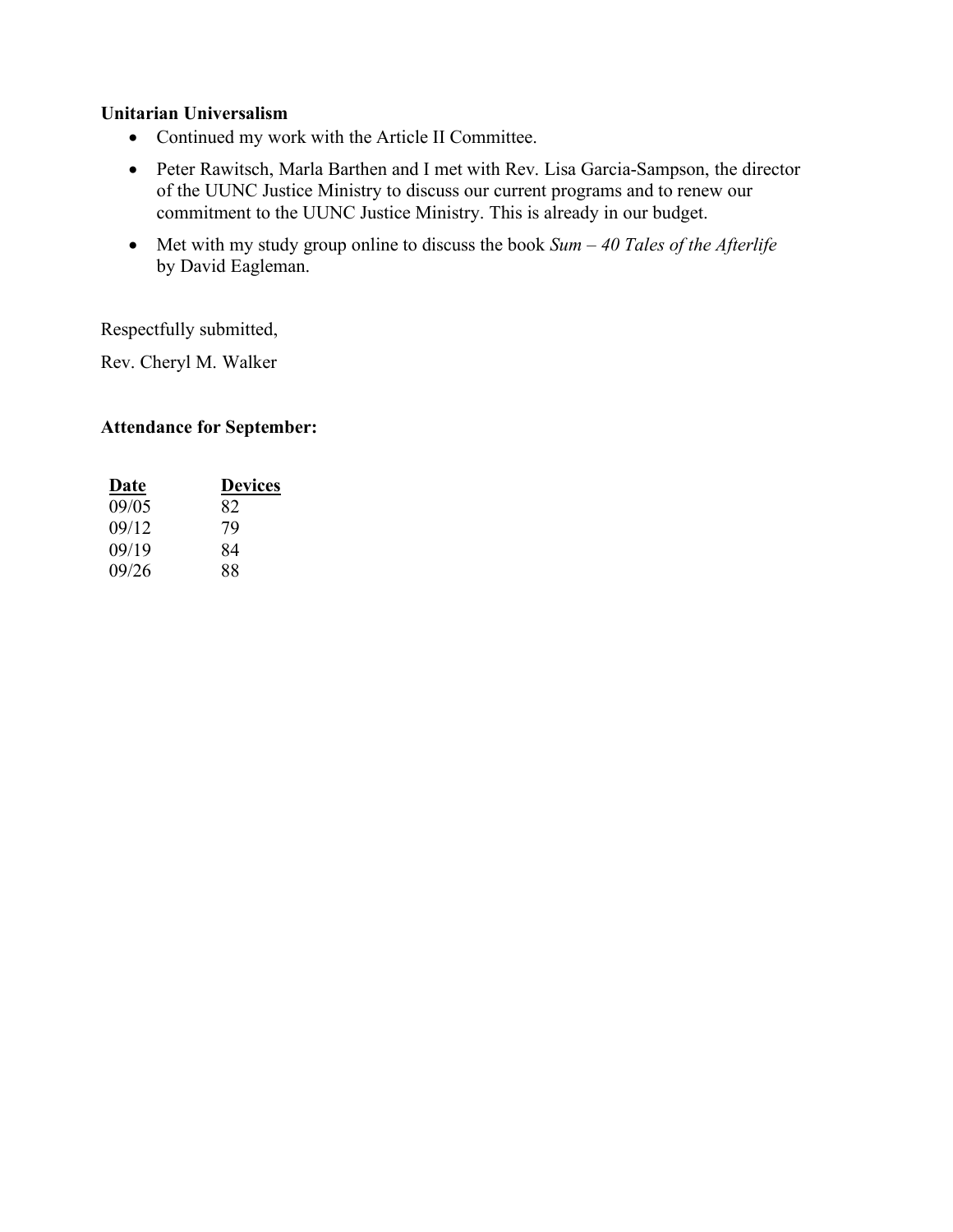To the Members and Friends of the Unitarian Universalist Congregation of Wilmington

Dear Beloveds,

On May 3, of 2009 this congregation voted to call me as its settled minister. I remember the day vividly, right down to the outfit I was wearing. Elizabeth and I went to the park and when I received the call from Kami O'Keeffe, we were elated. It was the beginning of a journey that continues to this day.

A few months later, during the official act of Installation, you, the congregation, and I spoke the following words together:

Let us walk together as one community of faithful people, sharing a ministry of *kindness towards one another, openness to all those who enter our doors, and love to a world in need of our commitment to building a beloved community of justice and peace for everyone.* 

I believe that we have lived into our shared covenant over our many years. We have traveled together as one community exploring our faith together. We have welcomed the stranger as the friend, and we have worked for justice in many ways. Looking back on the past twelve plus years I am happy and proud of what we have accomplished.

I came to Wilmington because I felt and heard a call to serve with you, in this city. It was strong and clear and sure. And through the best and worst of times I was always sure that I was in the right place with the right people. You called and I answered.

Now, however, I feel a new call to serve our faith through ministry in a different way. I will not be taking another settlement with another congregation; you shall always be the only congregation from whom I accept a call. I will be retiring from settled ministry but I am not retiring from ministry.

At the end of this church year, in 2022, our covenant with each other will end. That is both a long time and a short time away. In the intervening months I shall still be your minister, your pastor. I shall still hold to my covenant to keep "my heart open to your lives, my mind open to your wisdom and my hands open to doing the work of sustaining and building this congregation with you." The Board and I will work together to ensure a smooth transition to the next phase of your history.

You are a vital congregation and we have shared in the creation of loving and caring community. I have every belief that your future will be even brighter as you continue to grow in different ways. It has been an honor to have served as your minister for nearly thirteen years. Answering your call with a heartfelt "Yes!" is and shall always be one of the best decisions of my life.

Many kind blessings, I love you,

Rev /hyl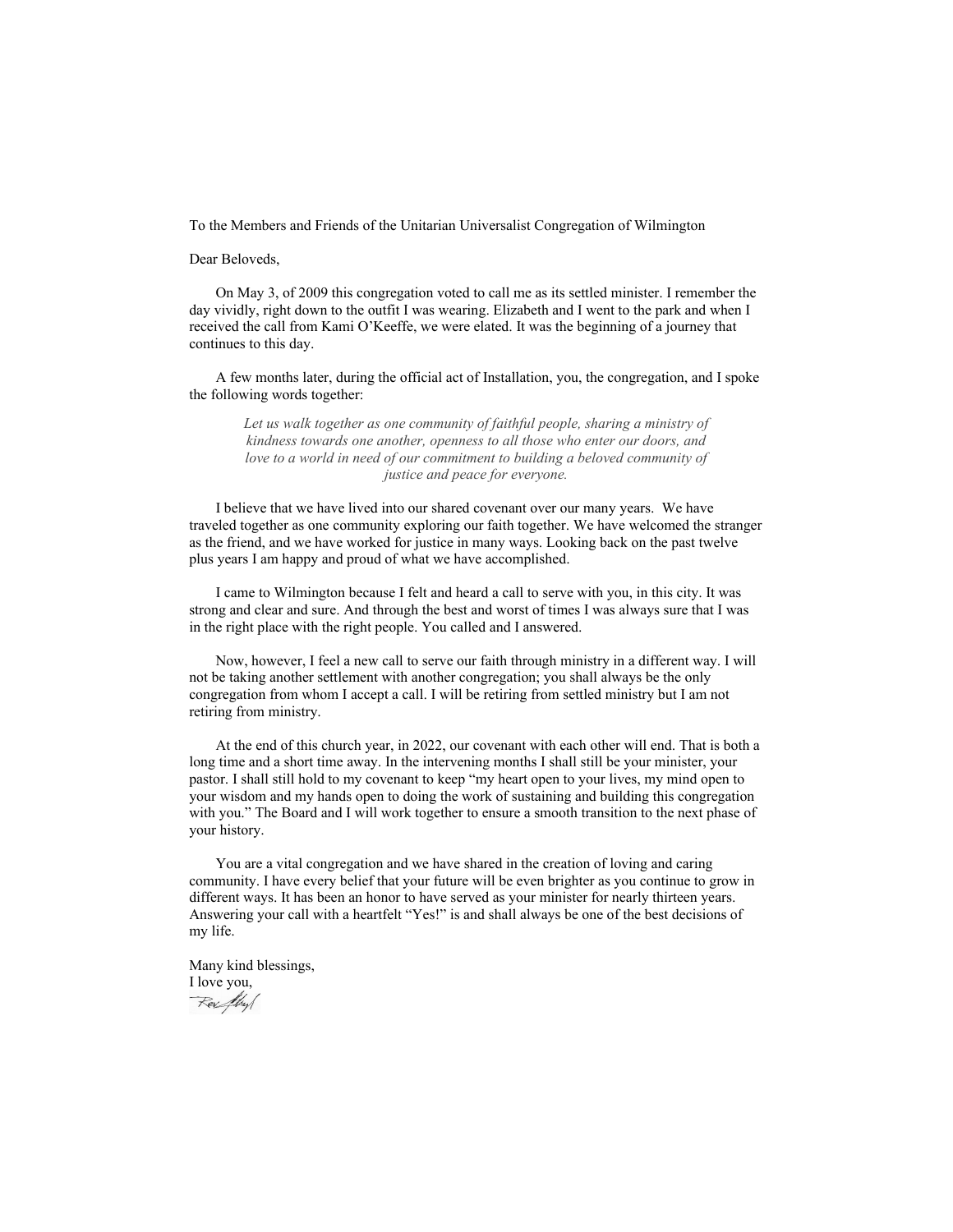# **Lifespan Religious Education – October 2021 Monthly Report to Board Leslie O'Connor**

# **Accomplishments:**

- Scheduled training for Childcare and Classroom Assistant employees for Nov. 7<sup>th</sup>. Updated the training materials and prepared the presentation. Hopefully I will have two employees for training – one of my new hires may not be interested in the position any longer.
- Studied Facebook administration (using Facebook for Dummies book) and prepared a 'blank' page with appropriate security settings applied for future youth RE postings.
- Prepared two additional lesson plans for K-2<sup>nd</sup> grade. This includes selecting a story book, preparing discussion questions and collecting all materials necessary for a related project. Developed standard classroom management documents to include with all lesson plans, providing teacher tips and congregational policies.
- Responded to an inquiry from a Cape Fear Academy health teacher regarding the Our Whole Lives (OWL) program. There may be a longterm potential to partner with the private school to train facilitators and co-host the OWL program. CFA is in the early stages of curriculum selection for sex education, so any collaboration is months away.
- Contacted a community resource as a possible guest leader at an upcoming Spiritual Practice workshop on meditation; we are collaborating on logistics.
- Converted the first four sessions of Spiritual Practice workshops for in-person delivery (eliminating PowerPoint slides and replacing them with verbal instructions).

# **Upcoming month:**

- I learned that Our Whole Lives (OWL) facilitator training will finally be offered remotely! This is HUGE for us, as we desperately need more facilitators trained, and remote training eliminates the costly need for travel and accommodations. In coming weeks I will confirm the training logistics (including cost) and identify candidates to attend. The training is unbudgeted, but is the only significant expense RE anticipates for the year.
- Facilitate weekly in-person workshops for Spiritual Practice.
- Re-schedule RE Book Fair.
- Assess the performance of the online volunteer signup system for Sunday school teachers and make modifications as needed.
- Re-run hiring ads in local media, if required, for additional Childcare and Classroom Assistant positions.
- Continue clean-up and organization of physical classroom space.